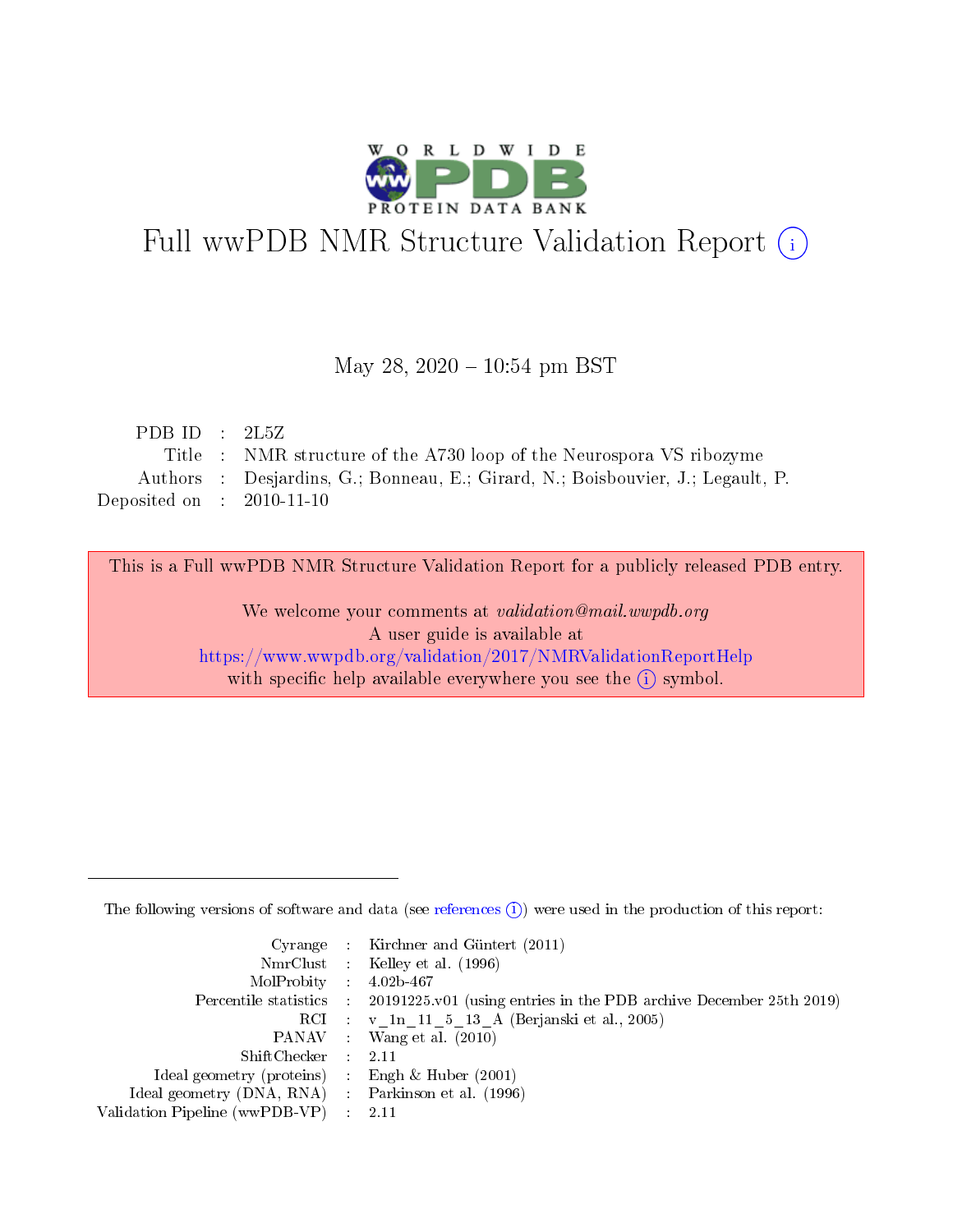# 1 [O](https://www.wwpdb.org/validation/2017/NMRValidationReportHelp#overall_quality)verall quality at a glance  $(i)$

The following experimental techniques were used to determine the structure: SOLUTION NMR

The overall completeness of chemical shifts assignment is 87%.

Percentile scores (ranging between 0-100) for global validation metrics of the entry are shown in the following graphic. The table shows the number of entries on which the scores are based.



RNA backbone | 4643 | 676

The table below summarises the geometric issues observed across the polymeric chains and their fit to the experimental data. The red, orange, yellow and green segments indicate the fraction of residues that contain outliers for  $\geq$ =3, 2, 1 and 0 types of geometric quality criteria. A cyan segment indicates the fraction of residues that are not part of the well-defined cores, and a grey segment represents the fraction of residues that are not modelled. The numeric value for each fraction is indicated below the corresponding segment, with a dot representing fractions  $\epsilon = 5\%$ 

| $\gamma$ hain | Length  | Quality of chain |     |     |     |
|---------------|---------|------------------|-----|-----|-----|
|               | ഹ<br>∠∪ | 19%              | 35% | 35% | 12% |

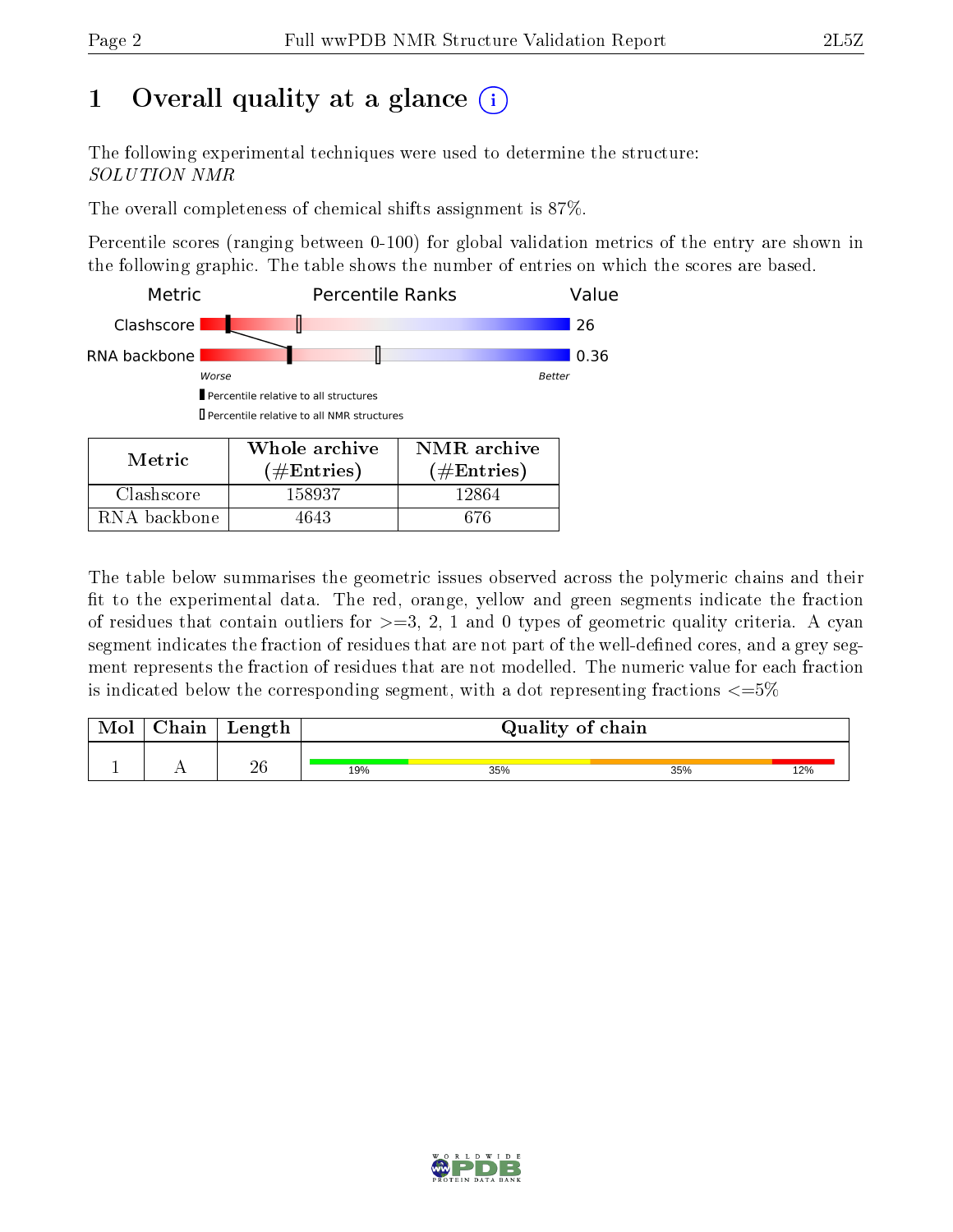# 2 Ensemble composition and analysis  $(i)$

This entry contains 21 models. This entry does not contain polypeptide chains, therefore identification of well-defined residues and clustering analysis are not possible. All residues are included in the validation scores.

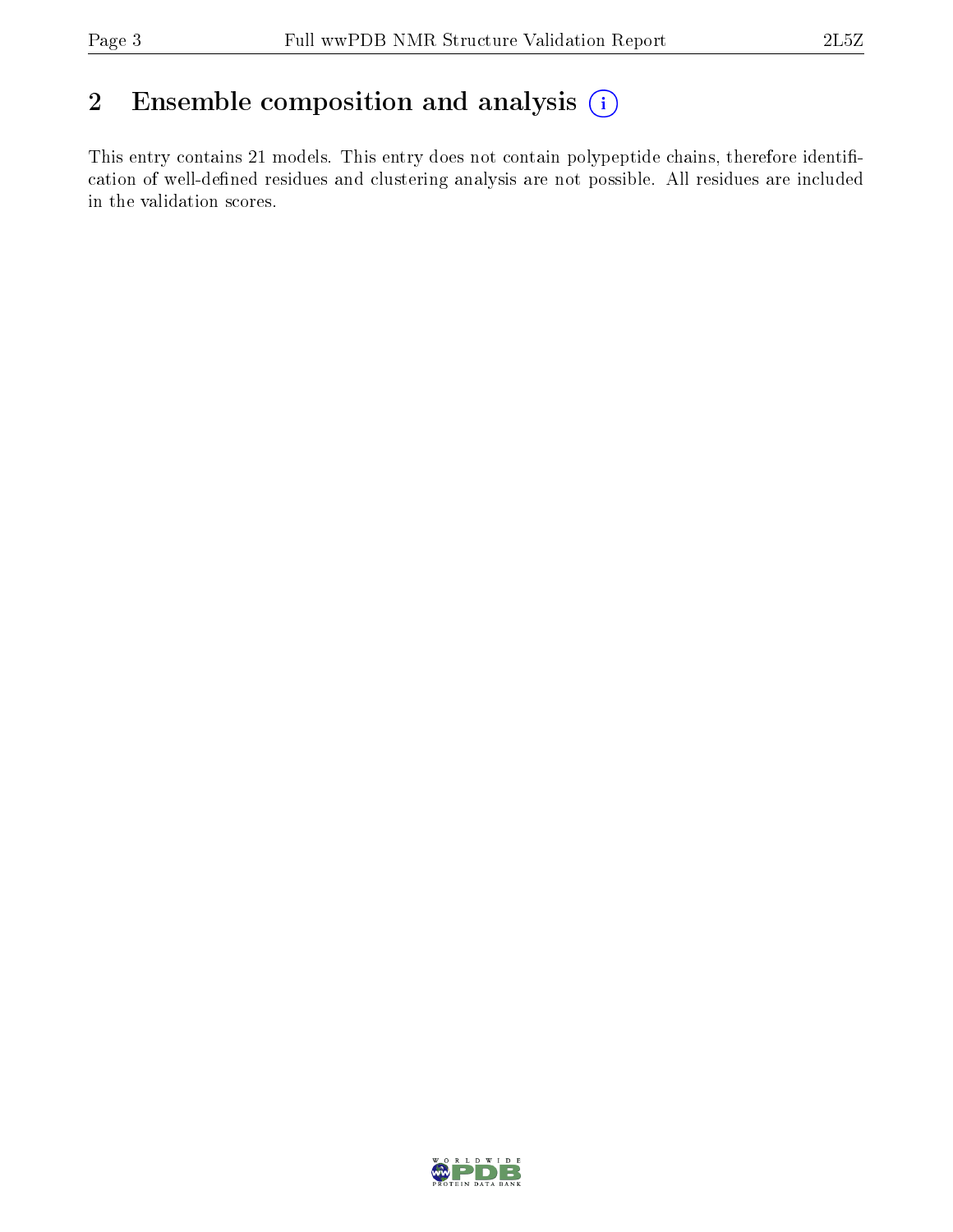# 3 Entry composition (i)

There is only 1 type of molecule in this entry. The entry contains 843 atoms, of which 285 are hydrogens and 0 are deuteriums.

Molecule 1 is a RNA chain called RNA (26-MER).

| Mol | $Chain   Residues$ |       | $\rm{Atoms}$ |   |             |  | race + |  |
|-----|--------------------|-------|--------------|---|-------------|--|--------|--|
|     | 26                 | Total |              | H |             |  |        |  |
|     |                    | 843   | 250          |   | 285 107 176 |  | -25    |  |

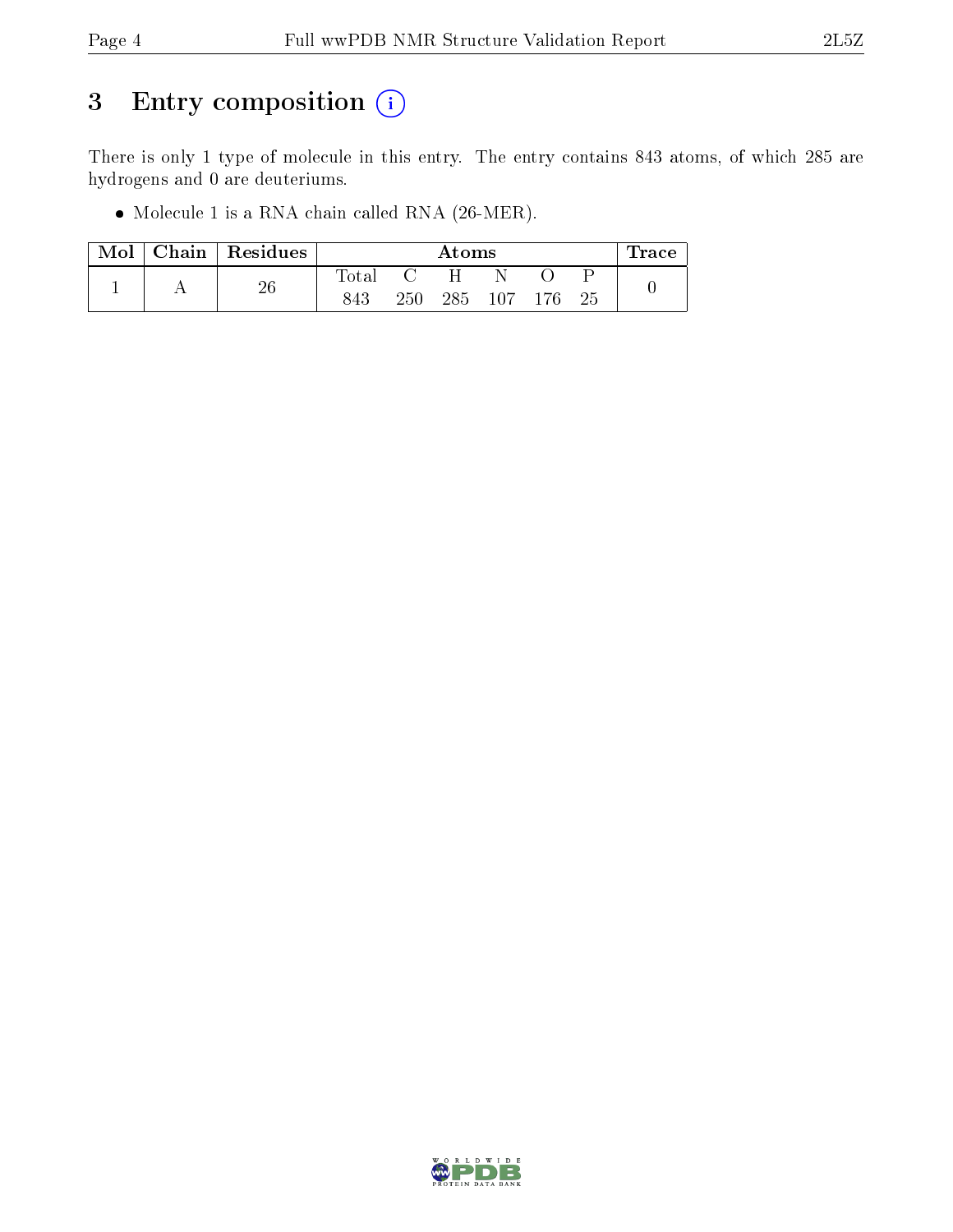# 4 Residue-property plots  $\binom{1}{1}$

# <span id="page-4-0"></span>4.1 Average score per residue in the NMR ensemble

These plots are provided for all protein, RNA and DNA chains in the entry. The first graphic is the same as shown in the summary in section 1 of this report. The second graphic shows the sequence where residues are colour-coded according to the number of geometric quality criteria for which they contain at least one outlier: green  $= 0$ , yellow  $= 1$ , orange  $= 2$  and red  $= 3$  or more. Stretches of 2 or more consecutive residues without any outliers are shown as green connectors. Residues which are classified as ill-defined in the NMR ensemble, are shown in cyan with an underline colour-coded according to the previous scheme. Residues which were present in the experimental sample, but not modelled in the final structure are shown in grey.

• Molecule 1: RNA (26-MER)



# 4.2 Scores per residue for each member of the ensemble

Colouring as in section [4.1](#page-4-0) above.

• Molecule 1: RNA (26-MER)

## 4.2.1 Score per residue for model 1

Chain A: 23% 38% 12% 27%  $\frac{8}{10}$ <u>표임</u>엺럞当의  $\Xi$  $\frac{8}{15}$  $\frac{9}{2}$  $\frac{8}{4}$  $\frac{51}{2}$  $\frac{22}{2}$  $\frac{23}{5}$  $\frac{8}{2}$ B<mark>52</mark> 82 5 ဒ္မ

## 4.2.2 Score per residue for model 2



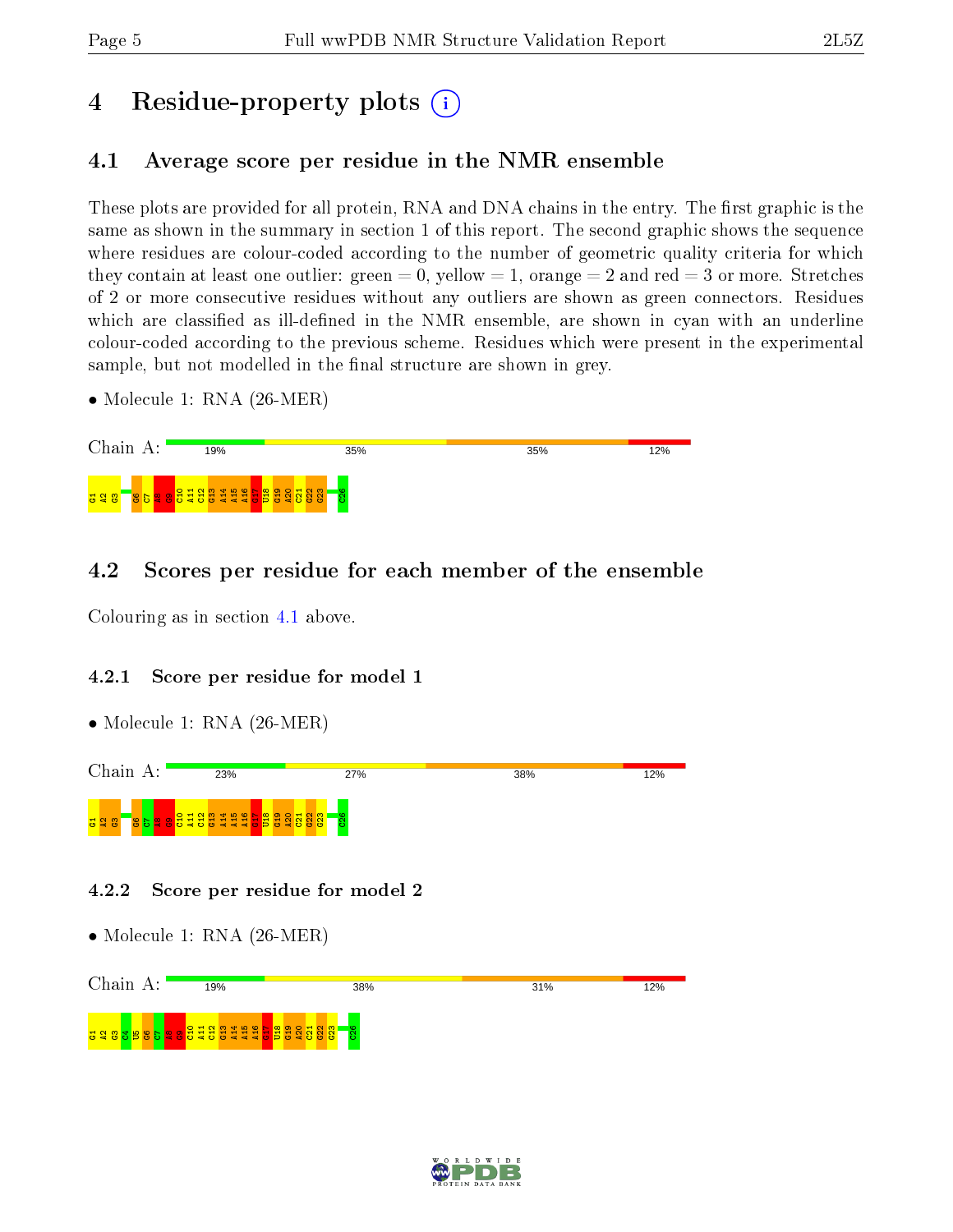### 4.2.3 Score per residue for model 3

• Molecule 1: RNA (26-MER)

| Chain $A:$                | 23%                                                                | 31% | 35% | 12% |
|---------------------------|--------------------------------------------------------------------|-----|-----|-----|
| <b>급 알 않</b>              | <mark>ទេ៦ ឌុខ</mark> មិដ្ឋមិន្ទ្ទីដូឌី ភូមិន្ទ្រី ខ្លួន ខ្លួន ខ្លួ | C26 |     |     |
| 4.2.4                     | Score per residue for model 4                                      |     |     |     |
|                           | • Molecule 1: $\text{RNA}$ (26-MER)                                |     |     |     |
| Chain A:                  | 23%                                                                | 31% | 35% | 12% |
| 225<br><mark>등 알 않</mark> |                                                                    |     |     |     |
|                           |                                                                    |     |     |     |
| 4.2.5                     | Score per residue for model 5                                      |     |     |     |
|                           | • Molecule 1: $\text{RNA}$ (26-MER)                                |     |     |     |

| $\Delta$ hain                    | 15% | 35%                        | 38% | 12% |
|----------------------------------|-----|----------------------------|-----|-----|
| $H$ $N$<br>15<br>$\circ$ $\circ$ |     | <b>Haaaaaa</b> aaaaaaaaaaa |     |     |

#### 4.2.6 Score per residue for model 6

• Molecule 1: RNA (26-MER)



## 4.2.7 Score per residue for model 7



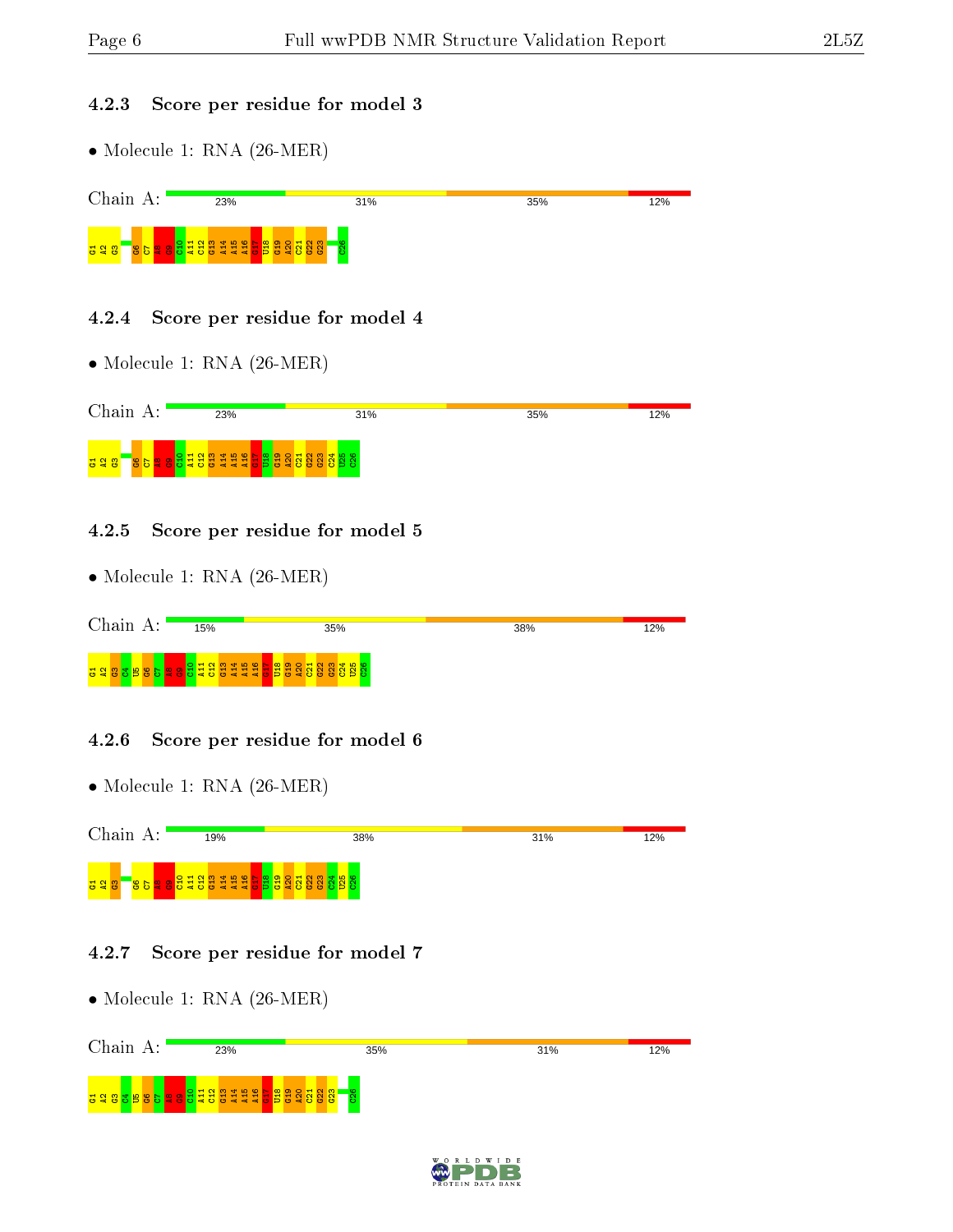# 4.2.8 Score per residue for model 8

• Molecule 1: RNA (26-MER)



# 4.2.9 Score per residue for model 9

• Molecule 1: RNA (26-MER)

| Chain A:           | 12% | 46%                                                                             | 31% | 12% |
|--------------------|-----|---------------------------------------------------------------------------------|-----|-----|
| <mark>등 알 않</mark> |     | <mark>195299</mark> 8 ដូងមិន្ទ្ទីដូងមិន្ទ្រីទី១១ ដូ <mark>ន្ទីនីនីនីនីនី</mark> |     |     |

# 4.2.10 Score per residue for model 10

• Molecule 1: RNA (26-MER)

| Chain A:           | 23%                                                  | 35%        | 31% | 12% |
|--------------------|------------------------------------------------------|------------|-----|-----|
| <mark>풍 알 않</mark> | 195 <mark>99</mark> 83183193193193183 <mark>5</mark> | <b>C26</b> |     |     |

# 4.2.11 Score per residue for model 11

• Molecule 1: RNA (26-MER)



# 4.2.12 Score per residue for model 12



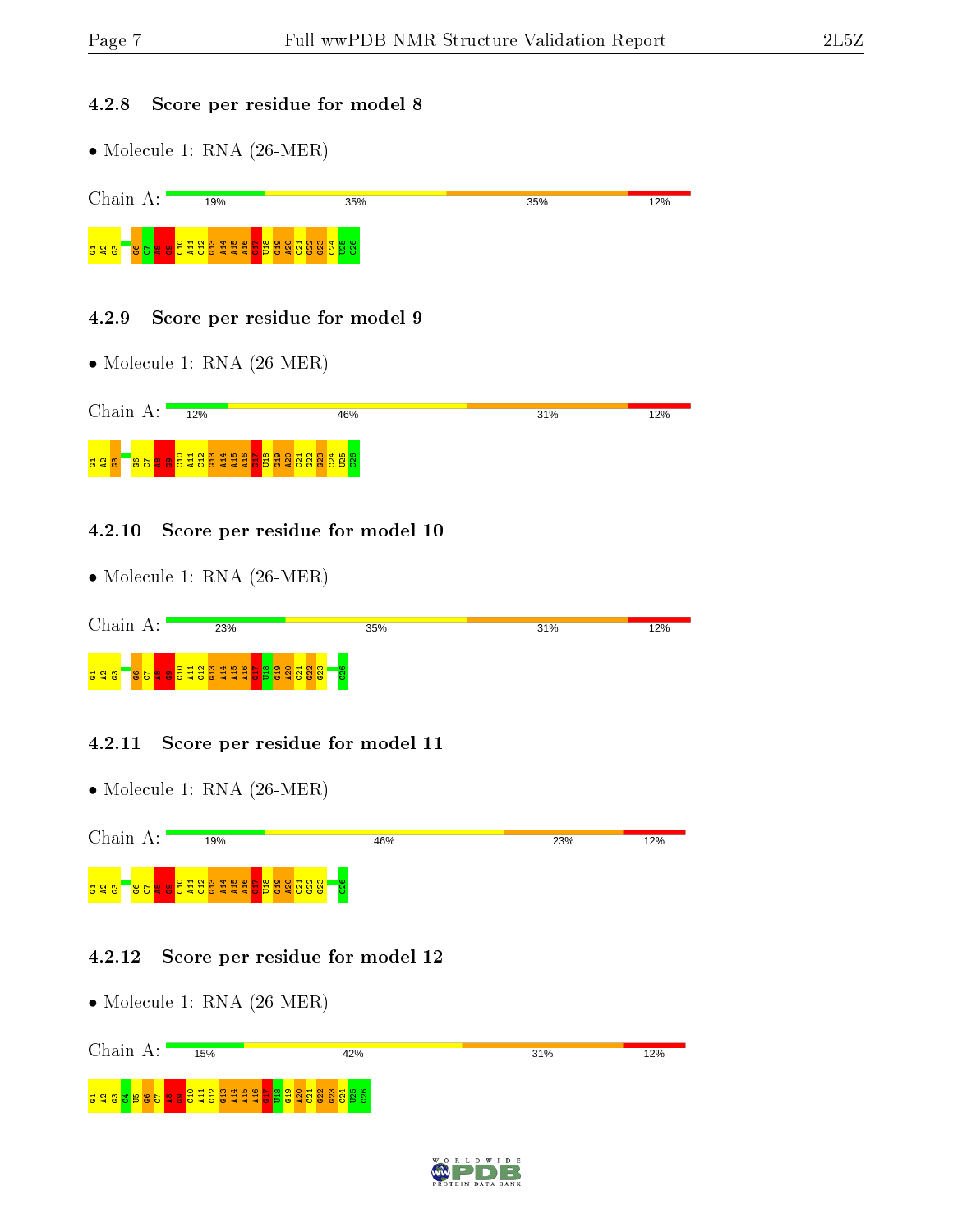#### 4.2.13 Score per residue for model 13

• Molecule 1: RNA (26-MER)



#### 4.2.14 Score per residue for model 14

• Molecule 1: RNA (26-MER)

|--|

#### 4.2.15 Score per residue for model 15

• Molecule 1: RNA (26-MER)

| Chain.<br>А:     | 15% | 42% | 31% | 12% |
|------------------|-----|-----|-----|-----|
| <mark>공학영</mark> |     |     |     |     |

#### 4.2.16 Score per residue for model 16

• Molecule 1: RNA (26-MER)



#### 4.2.17 Score per residue for model 17



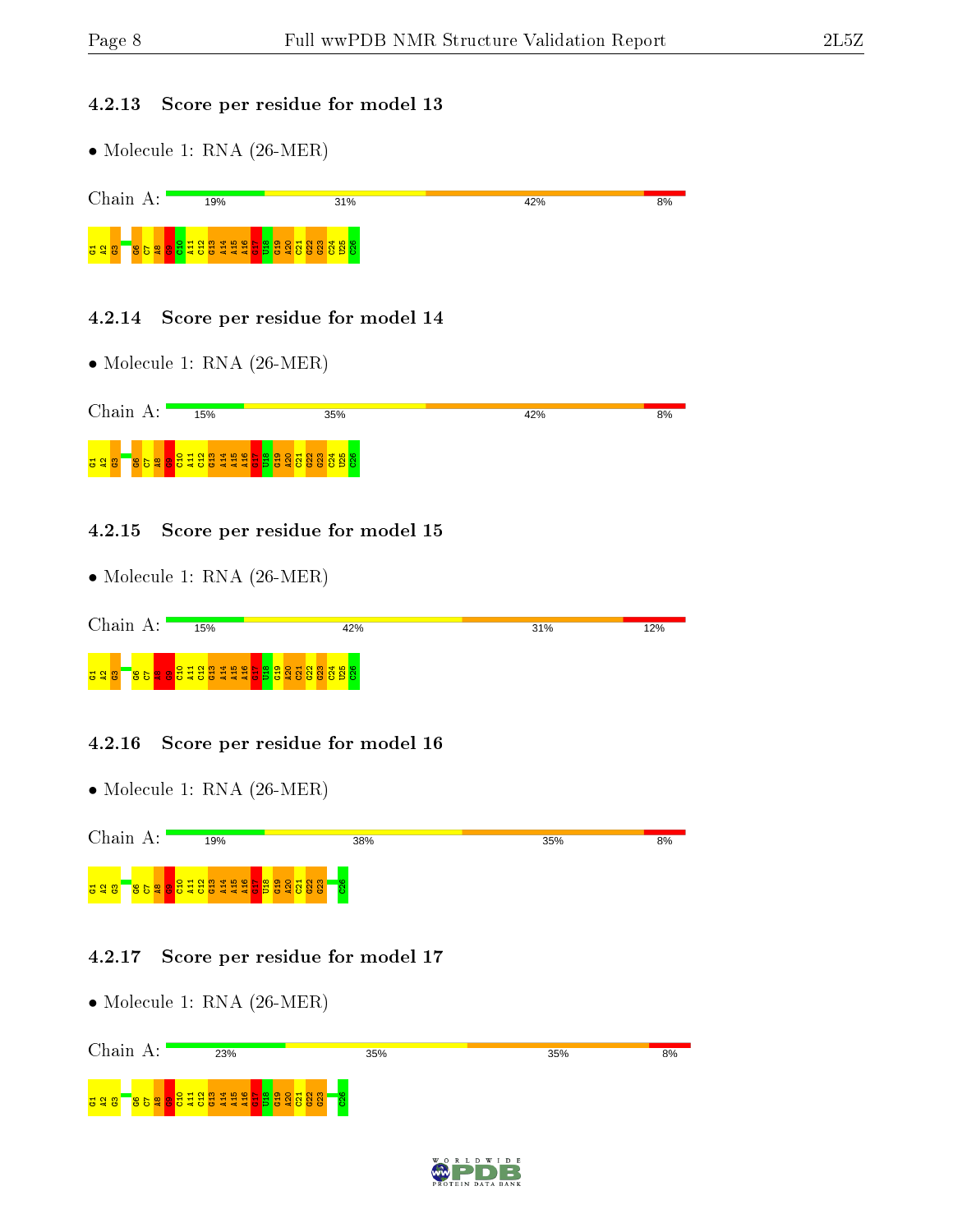### 4.2.18 Score per residue for model 18

• Molecule 1: RNA (26-MER)

| Chain<br>А:                                            | 27%                                         | 27% | 35% | 12% |
|--------------------------------------------------------|---------------------------------------------|-----|-----|-----|
| ះទ <mark>ី</mark> ទី<br><mark>등 약 않</mark><br>38<br>a. | <u>ដូមូឌូឌីឌីឌី ដី ដី ដី ដី ដី ដី ដី ដី</u> | C26 |     |     |

#### 4.2.19 Score per residue for model 19

• Molecule 1: RNA (26-MER)

| Chain<br>А:        | 15% | 42%                                           | 31% | 12% |
|--------------------|-----|-----------------------------------------------|-----|-----|
| <mark>등 약 양</mark> |     | <mark>issa s</mark> etteet aan algemaaksi sek |     |     |

#### 4.2.20 Score per residue for model 20

• Molecule 1: RNA (26-MER)

## 4.2.21 Score per residue for model 21

| Chain<br>А:      | 15% | 46%                                                                                                    | 27% | 12% |
|------------------|-----|--------------------------------------------------------------------------------------------------------|-----|-----|
| <mark>공학영</mark> |     | <mark>ីនេទ <mark>ឌ ន</mark> ឱ ដូ ដូ ដូ ដូ ដូ ដូ ដូ ដូ ដូ នី នី នី នី នី នី នី នី នី នី នី នី នី</mark> |     |     |

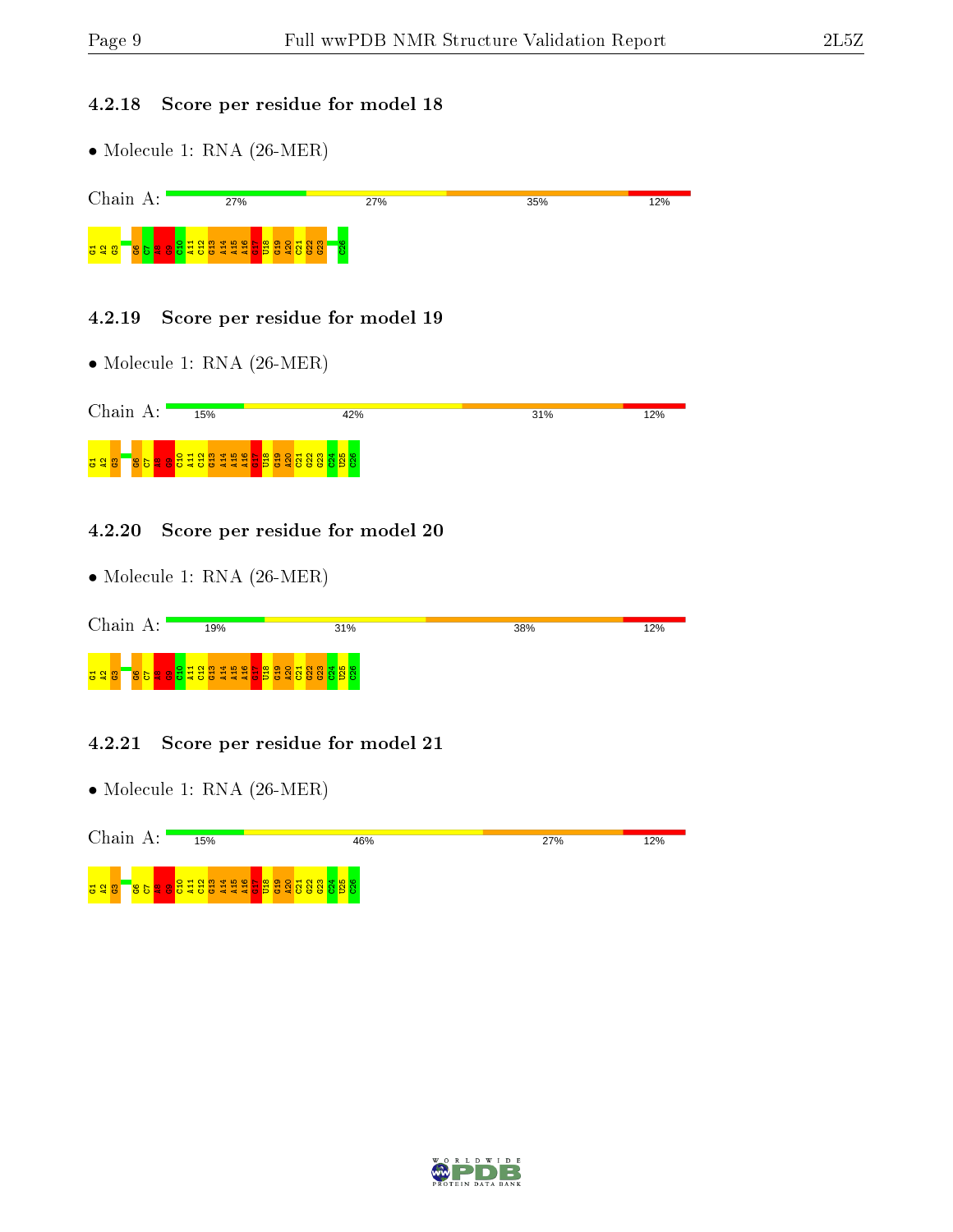# 5 Refinement protocol and experimental data overview  $\left( \cdot \right)$

The models were refined using the following method: simulated annealing, molecular dynamics.

Of the 500 calculated structures, 21 were deposited, based on the following criterion: *structures* with the lowest energy.

The following table shows the software used for structure solution, optimisation and refinement.

| Software name   Classification |                    | Version |
|--------------------------------|--------------------|---------|
| - X-PLOR NIH                   | structure solution |         |
| - X-PLOR NIH                   | refinement         |         |

The following table shows chemical shift validation statistics as aggregates over all chemical shift files. Detailed validation can be found in section  $6$  of this report.

| Chemical shift file(s)                       | input cs.cif |
|----------------------------------------------|--------------|
| Number of chemical shift lists               |              |
| Total number of shifts                       | 496          |
| Number of shifts mapped to atoms             | 496          |
| Number of unparsed shifts                    |              |
| Number of shifts with mapping errors         |              |
| Number of shifts with mapping warnings       |              |
| Assignment completeness (well-defined parts) |              |

No validations of the models with respect to experimental NMR restraints is performed at this time.

COVALENT-GEOMETRY INFOmissingINFO

# $5.1$  Too-close contacts  $(i)$

In the following table, the Non-H and H(model) columns list the number of non-hydrogen atoms and hydrogen atoms in each chain respectively. The H(added) column lists the number of hydrogen atoms added and optimized by MolProbity. The Clashes column lists the number of clashes averaged over the ensemble.

| Mol |     | Chain   Non-H   H(model)   H(added)   Clashes |      |     |
|-----|-----|-----------------------------------------------|------|-----|
|     | 558 |                                               | 285  |     |
|     |     | 5985                                          | 5985 | 458 |

The all-atom clashscore is defined as the number of clashes found per 1000 atoms (including hydrogen atoms). The all-atom clashscore for this structure is 26.

All unique clashes are listed below, sorted by their clash magnitude.

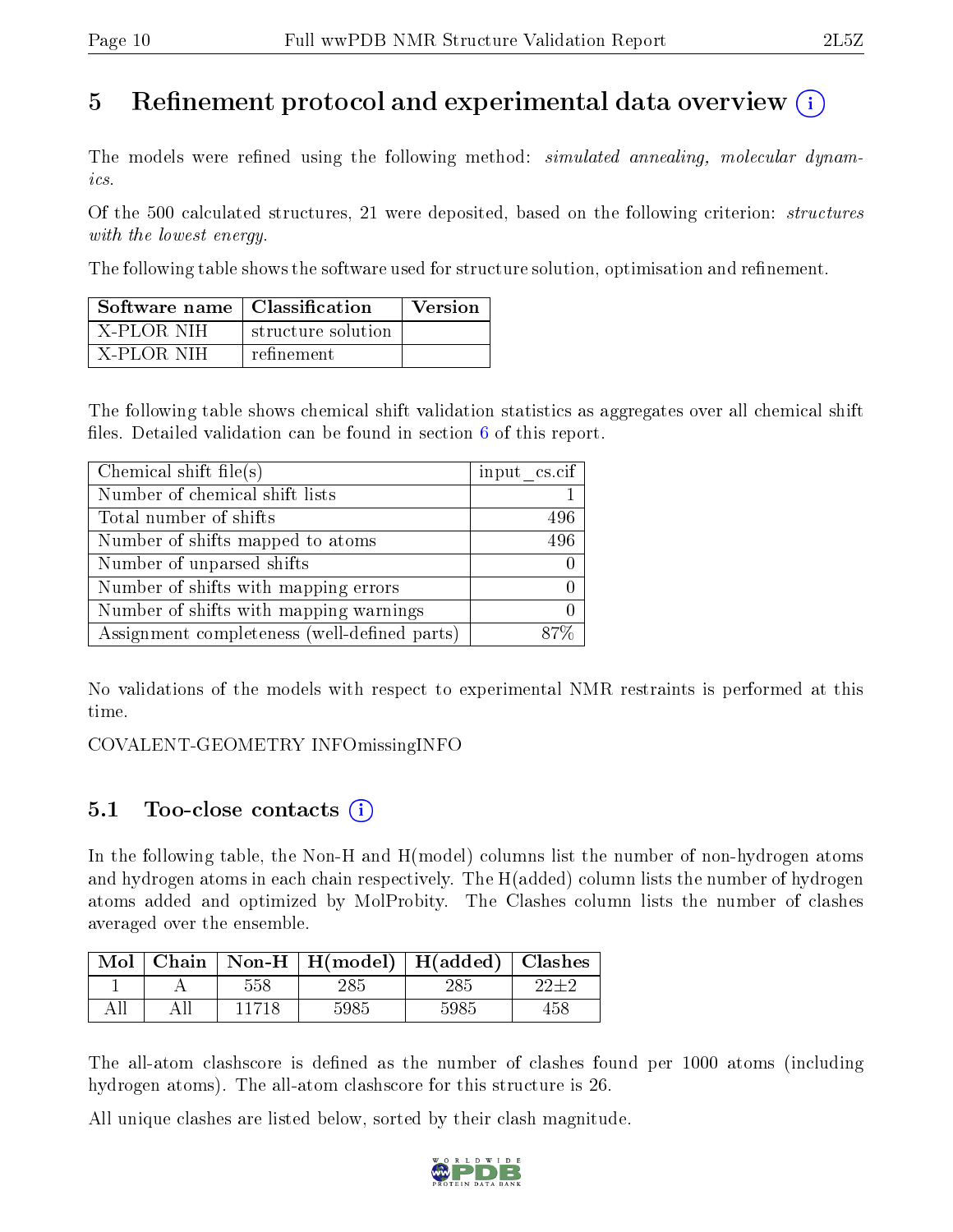| Worst<br>Total<br>$1:\overline{A:19:G:O2'}$<br>1:A:20:A:H5'<br>0.74<br>1.83<br>18<br>$\overline{4}$<br>1:A:8:A:O3'<br>1:A:9:G:H4'<br>0.73<br>1.83<br>$6\phantom{.}6$<br>21<br>1: A: 15: A: O4'<br>$\overline{5}$<br>1:A:14:A:H2'<br>0.66<br>1.91<br>21<br>1:A:21:C:OP1<br>1:A:21:C:H4'<br>0.65<br>1.92<br>15<br>$\mathbf{1}$<br>1: A:8: A:O2'<br>1:A:9:G:H4<br>0.64<br>$\overline{1.93}$<br>$6\phantom{.}6$<br>17<br>1: A:15: A:H2'<br>1: A: 16: A: O4'<br>0.57<br>2.00<br>21<br>$\mathbf{1}$<br>1: A: 18: U: O2'<br>1:A:19:G:H5'<br>0.56<br>2.01<br>16<br>$\overline{9}$<br>1: A:9: G:O2'<br>1:A:10:C:H5'<br>0.55<br>2.01<br>8<br>$\overline{4}$<br>1: A: 16: A: C6<br>$1:A:17:\overline{G:C2}$<br>$0.\overline{54}$<br>2.96<br>11<br>21<br>1: A: 23: G: C6<br>1:A:24:C:C4<br>0.54<br>2.96<br>13<br>8<br>1: A:20:A:C5<br>1: A:21: C: C5<br>0.54<br>2.96<br>$\overline{4}$<br>21<br>1: A: 12: C: C4<br>1: A: 13: G: N7<br>$\mathbf{1}$<br>0.54<br>21<br>2.76<br>1:A:17:G:C2<br>0.54<br>1: A: 16: A: N6<br>2.76<br>$\mathbf{1}$<br>21<br>1: A:6: G: C2<br>1: A: 22: G: N1<br>0.54<br>2.76<br>$\mathbf{1}$<br>$\mathbf{1}$<br>$1:$ A:12:C:N4<br>1: A: 13: G: C6<br>0.54<br>2.76<br>21<br>11<br>1: A:21: C: C5<br>1:A:20:A:N7<br>$\overline{5}$<br>0.54<br>2.76<br>15<br>1: A: 22: G: C5<br>$\overline{7}$<br>1: A:6: G: N2<br>0.54<br>2.76<br>8<br>1: A:20:A:C6<br>1: A:21:C:C5<br>0.54<br>2.96<br>$\overline{7}$<br>17<br>1: A:8:A:C5<br>1:A:7:C:N3<br>2.76<br>$\overline{7}$<br>0.54<br>$6\phantom{.}6$<br>1: A:9: G:N2<br>1:A:10:C:C2<br>0.54<br>2.76<br>$6\phantom{.}6$<br>16<br>1:A:20:A:N6<br>1: A:21: C: N4<br>0.53<br>2.57<br>13<br>20<br>1:A:20:A:N6<br>1: A:21:C:C4<br>0.53<br>2.76<br>3<br>11<br>3<br>1: A:6: G: N2<br>1: A: 22: G: C4<br>0.52<br>2.78<br>10<br>1:A:7:C:N4<br>1: A:8:A:C2<br>0.52<br>2.76<br>15<br>$\overline{4}$<br>1:A:12:C:N4<br>1: A: 13: G: C5<br>0.52<br>2.76<br>$20\,$<br>$\mathbf{1}$<br>1: A:6: G:O2'<br>$1:A:7:\overline{C:C5}$<br>2.62<br>0.52<br>$\overline{2}$<br>12<br>1: A:22: G:C2<br>1: A:6: G:N2<br>0.52<br>2.77<br>$\mathbf{1}$<br>$\mathbf{1}$<br>1:A:22:G:C6<br>1: A:23: G: C5<br>0.50<br>2.99<br>$6\phantom{.}6$<br>17<br>1: A:3: G:N2<br>1: A:25:U:C2<br>0.49<br>$\overline{2.80}$<br>$\overline{9}$<br>$\overline{9}$<br>1: A: 22: G: C6<br>1: A:6: G:C2<br>0.49<br>$\mathbf{1}$<br>3.00<br>$\mathbf{1}$<br>1: A:17: G: C6<br>$\overline{7}$<br>1: A: 18: U: C4<br>18<br>0.49<br>3.01<br>1: A:6: G:O2'<br>1:A:7:C:C6<br>0.49<br>2.66<br>13<br>3<br>1: A:6: G:O2'<br>1:A:7:C:H6<br>1.91<br>0.49<br>10<br>$\mathbf{1}$<br>1: A:6: G:HO2'<br>1:A:7:C:P<br>0.48<br>2.32<br>10<br>$\mathbf{1}$<br>1:A:2:A:O2'<br>1: A:3: G:H5'<br>0.48<br>2.08<br>$\mathbf{1}$<br>$\mathbf{1}$<br>1:A:16:A:N6<br>1: A: 17: G: N1<br>2.62<br>0.48<br>$\mathbf{1}$<br>15<br>1: A:9: G: C4'<br>1:A:8:A:O2'<br>2.63<br>0.47<br>15<br>6<br>1: A:9: G:O2'<br>1: A:10: C: C5'<br>0.47<br>2.63<br>$\mathbf{1}$<br>4<br>$1:\overline{A:9:G:C1'}$<br>1: A:8: A:O2'<br>$\overline{3}$<br>2.62<br>0.47<br>$\overline{5}$<br>1:A:8:A:O2'<br>1: A:9: G:H1'<br>0.46<br>2.10<br>18<br>4 | Atom-1        | $Distance(\AA)$<br>Atom-2 | Models       |      |                |   |
|-----------------------------------------------------------------------------------------------------------------------------------------------------------------------------------------------------------------------------------------------------------------------------------------------------------------------------------------------------------------------------------------------------------------------------------------------------------------------------------------------------------------------------------------------------------------------------------------------------------------------------------------------------------------------------------------------------------------------------------------------------------------------------------------------------------------------------------------------------------------------------------------------------------------------------------------------------------------------------------------------------------------------------------------------------------------------------------------------------------------------------------------------------------------------------------------------------------------------------------------------------------------------------------------------------------------------------------------------------------------------------------------------------------------------------------------------------------------------------------------------------------------------------------------------------------------------------------------------------------------------------------------------------------------------------------------------------------------------------------------------------------------------------------------------------------------------------------------------------------------------------------------------------------------------------------------------------------------------------------------------------------------------------------------------------------------------------------------------------------------------------------------------------------------------------------------------------------------------------------------------------------------------------------------------------------------------------------------------------------------------------------------------------------------------------------------------------------------------------------------------------------------------------------------------------------------------------------------------------------------------------------------------------------------------------------------------------------------------------------------------------------------------------------------------------------------------------------------------------------------------------------------------------------------------------------------------------------------------------------------------------------------------------------------------------------------------------------------------------|---------------|---------------------------|--------------|------|----------------|---|
|                                                                                                                                                                                                                                                                                                                                                                                                                                                                                                                                                                                                                                                                                                                                                                                                                                                                                                                                                                                                                                                                                                                                                                                                                                                                                                                                                                                                                                                                                                                                                                                                                                                                                                                                                                                                                                                                                                                                                                                                                                                                                                                                                                                                                                                                                                                                                                                                                                                                                                                                                                                                                                                                                                                                                                                                                                                                                                                                                                                                                                                                                                     |               |                           | $Clash(\AA)$ |      |                |   |
|                                                                                                                                                                                                                                                                                                                                                                                                                                                                                                                                                                                                                                                                                                                                                                                                                                                                                                                                                                                                                                                                                                                                                                                                                                                                                                                                                                                                                                                                                                                                                                                                                                                                                                                                                                                                                                                                                                                                                                                                                                                                                                                                                                                                                                                                                                                                                                                                                                                                                                                                                                                                                                                                                                                                                                                                                                                                                                                                                                                                                                                                                                     |               |                           |              |      |                |   |
|                                                                                                                                                                                                                                                                                                                                                                                                                                                                                                                                                                                                                                                                                                                                                                                                                                                                                                                                                                                                                                                                                                                                                                                                                                                                                                                                                                                                                                                                                                                                                                                                                                                                                                                                                                                                                                                                                                                                                                                                                                                                                                                                                                                                                                                                                                                                                                                                                                                                                                                                                                                                                                                                                                                                                                                                                                                                                                                                                                                                                                                                                                     |               |                           |              |      |                |   |
|                                                                                                                                                                                                                                                                                                                                                                                                                                                                                                                                                                                                                                                                                                                                                                                                                                                                                                                                                                                                                                                                                                                                                                                                                                                                                                                                                                                                                                                                                                                                                                                                                                                                                                                                                                                                                                                                                                                                                                                                                                                                                                                                                                                                                                                                                                                                                                                                                                                                                                                                                                                                                                                                                                                                                                                                                                                                                                                                                                                                                                                                                                     |               |                           |              |      |                |   |
|                                                                                                                                                                                                                                                                                                                                                                                                                                                                                                                                                                                                                                                                                                                                                                                                                                                                                                                                                                                                                                                                                                                                                                                                                                                                                                                                                                                                                                                                                                                                                                                                                                                                                                                                                                                                                                                                                                                                                                                                                                                                                                                                                                                                                                                                                                                                                                                                                                                                                                                                                                                                                                                                                                                                                                                                                                                                                                                                                                                                                                                                                                     |               |                           |              |      |                |   |
|                                                                                                                                                                                                                                                                                                                                                                                                                                                                                                                                                                                                                                                                                                                                                                                                                                                                                                                                                                                                                                                                                                                                                                                                                                                                                                                                                                                                                                                                                                                                                                                                                                                                                                                                                                                                                                                                                                                                                                                                                                                                                                                                                                                                                                                                                                                                                                                                                                                                                                                                                                                                                                                                                                                                                                                                                                                                                                                                                                                                                                                                                                     |               |                           |              |      |                |   |
|                                                                                                                                                                                                                                                                                                                                                                                                                                                                                                                                                                                                                                                                                                                                                                                                                                                                                                                                                                                                                                                                                                                                                                                                                                                                                                                                                                                                                                                                                                                                                                                                                                                                                                                                                                                                                                                                                                                                                                                                                                                                                                                                                                                                                                                                                                                                                                                                                                                                                                                                                                                                                                                                                                                                                                                                                                                                                                                                                                                                                                                                                                     |               |                           |              |      |                |   |
|                                                                                                                                                                                                                                                                                                                                                                                                                                                                                                                                                                                                                                                                                                                                                                                                                                                                                                                                                                                                                                                                                                                                                                                                                                                                                                                                                                                                                                                                                                                                                                                                                                                                                                                                                                                                                                                                                                                                                                                                                                                                                                                                                                                                                                                                                                                                                                                                                                                                                                                                                                                                                                                                                                                                                                                                                                                                                                                                                                                                                                                                                                     |               |                           |              |      |                |   |
|                                                                                                                                                                                                                                                                                                                                                                                                                                                                                                                                                                                                                                                                                                                                                                                                                                                                                                                                                                                                                                                                                                                                                                                                                                                                                                                                                                                                                                                                                                                                                                                                                                                                                                                                                                                                                                                                                                                                                                                                                                                                                                                                                                                                                                                                                                                                                                                                                                                                                                                                                                                                                                                                                                                                                                                                                                                                                                                                                                                                                                                                                                     |               |                           |              |      |                |   |
|                                                                                                                                                                                                                                                                                                                                                                                                                                                                                                                                                                                                                                                                                                                                                                                                                                                                                                                                                                                                                                                                                                                                                                                                                                                                                                                                                                                                                                                                                                                                                                                                                                                                                                                                                                                                                                                                                                                                                                                                                                                                                                                                                                                                                                                                                                                                                                                                                                                                                                                                                                                                                                                                                                                                                                                                                                                                                                                                                                                                                                                                                                     |               |                           |              |      |                |   |
|                                                                                                                                                                                                                                                                                                                                                                                                                                                                                                                                                                                                                                                                                                                                                                                                                                                                                                                                                                                                                                                                                                                                                                                                                                                                                                                                                                                                                                                                                                                                                                                                                                                                                                                                                                                                                                                                                                                                                                                                                                                                                                                                                                                                                                                                                                                                                                                                                                                                                                                                                                                                                                                                                                                                                                                                                                                                                                                                                                                                                                                                                                     |               |                           |              |      |                |   |
|                                                                                                                                                                                                                                                                                                                                                                                                                                                                                                                                                                                                                                                                                                                                                                                                                                                                                                                                                                                                                                                                                                                                                                                                                                                                                                                                                                                                                                                                                                                                                                                                                                                                                                                                                                                                                                                                                                                                                                                                                                                                                                                                                                                                                                                                                                                                                                                                                                                                                                                                                                                                                                                                                                                                                                                                                                                                                                                                                                                                                                                                                                     |               |                           |              |      |                |   |
|                                                                                                                                                                                                                                                                                                                                                                                                                                                                                                                                                                                                                                                                                                                                                                                                                                                                                                                                                                                                                                                                                                                                                                                                                                                                                                                                                                                                                                                                                                                                                                                                                                                                                                                                                                                                                                                                                                                                                                                                                                                                                                                                                                                                                                                                                                                                                                                                                                                                                                                                                                                                                                                                                                                                                                                                                                                                                                                                                                                                                                                                                                     |               |                           |              |      |                |   |
|                                                                                                                                                                                                                                                                                                                                                                                                                                                                                                                                                                                                                                                                                                                                                                                                                                                                                                                                                                                                                                                                                                                                                                                                                                                                                                                                                                                                                                                                                                                                                                                                                                                                                                                                                                                                                                                                                                                                                                                                                                                                                                                                                                                                                                                                                                                                                                                                                                                                                                                                                                                                                                                                                                                                                                                                                                                                                                                                                                                                                                                                                                     |               |                           |              |      |                |   |
|                                                                                                                                                                                                                                                                                                                                                                                                                                                                                                                                                                                                                                                                                                                                                                                                                                                                                                                                                                                                                                                                                                                                                                                                                                                                                                                                                                                                                                                                                                                                                                                                                                                                                                                                                                                                                                                                                                                                                                                                                                                                                                                                                                                                                                                                                                                                                                                                                                                                                                                                                                                                                                                                                                                                                                                                                                                                                                                                                                                                                                                                                                     |               |                           |              |      |                |   |
|                                                                                                                                                                                                                                                                                                                                                                                                                                                                                                                                                                                                                                                                                                                                                                                                                                                                                                                                                                                                                                                                                                                                                                                                                                                                                                                                                                                                                                                                                                                                                                                                                                                                                                                                                                                                                                                                                                                                                                                                                                                                                                                                                                                                                                                                                                                                                                                                                                                                                                                                                                                                                                                                                                                                                                                                                                                                                                                                                                                                                                                                                                     |               |                           |              |      |                |   |
|                                                                                                                                                                                                                                                                                                                                                                                                                                                                                                                                                                                                                                                                                                                                                                                                                                                                                                                                                                                                                                                                                                                                                                                                                                                                                                                                                                                                                                                                                                                                                                                                                                                                                                                                                                                                                                                                                                                                                                                                                                                                                                                                                                                                                                                                                                                                                                                                                                                                                                                                                                                                                                                                                                                                                                                                                                                                                                                                                                                                                                                                                                     |               |                           |              |      |                |   |
|                                                                                                                                                                                                                                                                                                                                                                                                                                                                                                                                                                                                                                                                                                                                                                                                                                                                                                                                                                                                                                                                                                                                                                                                                                                                                                                                                                                                                                                                                                                                                                                                                                                                                                                                                                                                                                                                                                                                                                                                                                                                                                                                                                                                                                                                                                                                                                                                                                                                                                                                                                                                                                                                                                                                                                                                                                                                                                                                                                                                                                                                                                     |               |                           |              |      |                |   |
|                                                                                                                                                                                                                                                                                                                                                                                                                                                                                                                                                                                                                                                                                                                                                                                                                                                                                                                                                                                                                                                                                                                                                                                                                                                                                                                                                                                                                                                                                                                                                                                                                                                                                                                                                                                                                                                                                                                                                                                                                                                                                                                                                                                                                                                                                                                                                                                                                                                                                                                                                                                                                                                                                                                                                                                                                                                                                                                                                                                                                                                                                                     |               |                           |              |      |                |   |
|                                                                                                                                                                                                                                                                                                                                                                                                                                                                                                                                                                                                                                                                                                                                                                                                                                                                                                                                                                                                                                                                                                                                                                                                                                                                                                                                                                                                                                                                                                                                                                                                                                                                                                                                                                                                                                                                                                                                                                                                                                                                                                                                                                                                                                                                                                                                                                                                                                                                                                                                                                                                                                                                                                                                                                                                                                                                                                                                                                                                                                                                                                     |               |                           |              |      |                |   |
|                                                                                                                                                                                                                                                                                                                                                                                                                                                                                                                                                                                                                                                                                                                                                                                                                                                                                                                                                                                                                                                                                                                                                                                                                                                                                                                                                                                                                                                                                                                                                                                                                                                                                                                                                                                                                                                                                                                                                                                                                                                                                                                                                                                                                                                                                                                                                                                                                                                                                                                                                                                                                                                                                                                                                                                                                                                                                                                                                                                                                                                                                                     |               |                           |              |      |                |   |
|                                                                                                                                                                                                                                                                                                                                                                                                                                                                                                                                                                                                                                                                                                                                                                                                                                                                                                                                                                                                                                                                                                                                                                                                                                                                                                                                                                                                                                                                                                                                                                                                                                                                                                                                                                                                                                                                                                                                                                                                                                                                                                                                                                                                                                                                                                                                                                                                                                                                                                                                                                                                                                                                                                                                                                                                                                                                                                                                                                                                                                                                                                     |               |                           |              |      |                |   |
|                                                                                                                                                                                                                                                                                                                                                                                                                                                                                                                                                                                                                                                                                                                                                                                                                                                                                                                                                                                                                                                                                                                                                                                                                                                                                                                                                                                                                                                                                                                                                                                                                                                                                                                                                                                                                                                                                                                                                                                                                                                                                                                                                                                                                                                                                                                                                                                                                                                                                                                                                                                                                                                                                                                                                                                                                                                                                                                                                                                                                                                                                                     |               |                           |              |      |                |   |
|                                                                                                                                                                                                                                                                                                                                                                                                                                                                                                                                                                                                                                                                                                                                                                                                                                                                                                                                                                                                                                                                                                                                                                                                                                                                                                                                                                                                                                                                                                                                                                                                                                                                                                                                                                                                                                                                                                                                                                                                                                                                                                                                                                                                                                                                                                                                                                                                                                                                                                                                                                                                                                                                                                                                                                                                                                                                                                                                                                                                                                                                                                     |               |                           |              |      |                |   |
|                                                                                                                                                                                                                                                                                                                                                                                                                                                                                                                                                                                                                                                                                                                                                                                                                                                                                                                                                                                                                                                                                                                                                                                                                                                                                                                                                                                                                                                                                                                                                                                                                                                                                                                                                                                                                                                                                                                                                                                                                                                                                                                                                                                                                                                                                                                                                                                                                                                                                                                                                                                                                                                                                                                                                                                                                                                                                                                                                                                                                                                                                                     |               |                           |              |      |                |   |
|                                                                                                                                                                                                                                                                                                                                                                                                                                                                                                                                                                                                                                                                                                                                                                                                                                                                                                                                                                                                                                                                                                                                                                                                                                                                                                                                                                                                                                                                                                                                                                                                                                                                                                                                                                                                                                                                                                                                                                                                                                                                                                                                                                                                                                                                                                                                                                                                                                                                                                                                                                                                                                                                                                                                                                                                                                                                                                                                                                                                                                                                                                     |               |                           |              |      |                |   |
|                                                                                                                                                                                                                                                                                                                                                                                                                                                                                                                                                                                                                                                                                                                                                                                                                                                                                                                                                                                                                                                                                                                                                                                                                                                                                                                                                                                                                                                                                                                                                                                                                                                                                                                                                                                                                                                                                                                                                                                                                                                                                                                                                                                                                                                                                                                                                                                                                                                                                                                                                                                                                                                                                                                                                                                                                                                                                                                                                                                                                                                                                                     |               |                           |              |      |                |   |
|                                                                                                                                                                                                                                                                                                                                                                                                                                                                                                                                                                                                                                                                                                                                                                                                                                                                                                                                                                                                                                                                                                                                                                                                                                                                                                                                                                                                                                                                                                                                                                                                                                                                                                                                                                                                                                                                                                                                                                                                                                                                                                                                                                                                                                                                                                                                                                                                                                                                                                                                                                                                                                                                                                                                                                                                                                                                                                                                                                                                                                                                                                     |               |                           |              |      |                |   |
|                                                                                                                                                                                                                                                                                                                                                                                                                                                                                                                                                                                                                                                                                                                                                                                                                                                                                                                                                                                                                                                                                                                                                                                                                                                                                                                                                                                                                                                                                                                                                                                                                                                                                                                                                                                                                                                                                                                                                                                                                                                                                                                                                                                                                                                                                                                                                                                                                                                                                                                                                                                                                                                                                                                                                                                                                                                                                                                                                                                                                                                                                                     |               |                           |              |      |                |   |
|                                                                                                                                                                                                                                                                                                                                                                                                                                                                                                                                                                                                                                                                                                                                                                                                                                                                                                                                                                                                                                                                                                                                                                                                                                                                                                                                                                                                                                                                                                                                                                                                                                                                                                                                                                                                                                                                                                                                                                                                                                                                                                                                                                                                                                                                                                                                                                                                                                                                                                                                                                                                                                                                                                                                                                                                                                                                                                                                                                                                                                                                                                     |               |                           |              |      |                |   |
|                                                                                                                                                                                                                                                                                                                                                                                                                                                                                                                                                                                                                                                                                                                                                                                                                                                                                                                                                                                                                                                                                                                                                                                                                                                                                                                                                                                                                                                                                                                                                                                                                                                                                                                                                                                                                                                                                                                                                                                                                                                                                                                                                                                                                                                                                                                                                                                                                                                                                                                                                                                                                                                                                                                                                                                                                                                                                                                                                                                                                                                                                                     |               |                           |              |      |                |   |
|                                                                                                                                                                                                                                                                                                                                                                                                                                                                                                                                                                                                                                                                                                                                                                                                                                                                                                                                                                                                                                                                                                                                                                                                                                                                                                                                                                                                                                                                                                                                                                                                                                                                                                                                                                                                                                                                                                                                                                                                                                                                                                                                                                                                                                                                                                                                                                                                                                                                                                                                                                                                                                                                                                                                                                                                                                                                                                                                                                                                                                                                                                     |               |                           |              |      |                |   |
|                                                                                                                                                                                                                                                                                                                                                                                                                                                                                                                                                                                                                                                                                                                                                                                                                                                                                                                                                                                                                                                                                                                                                                                                                                                                                                                                                                                                                                                                                                                                                                                                                                                                                                                                                                                                                                                                                                                                                                                                                                                                                                                                                                                                                                                                                                                                                                                                                                                                                                                                                                                                                                                                                                                                                                                                                                                                                                                                                                                                                                                                                                     |               |                           |              |      |                |   |
|                                                                                                                                                                                                                                                                                                                                                                                                                                                                                                                                                                                                                                                                                                                                                                                                                                                                                                                                                                                                                                                                                                                                                                                                                                                                                                                                                                                                                                                                                                                                                                                                                                                                                                                                                                                                                                                                                                                                                                                                                                                                                                                                                                                                                                                                                                                                                                                                                                                                                                                                                                                                                                                                                                                                                                                                                                                                                                                                                                                                                                                                                                     |               |                           |              |      |                |   |
|                                                                                                                                                                                                                                                                                                                                                                                                                                                                                                                                                                                                                                                                                                                                                                                                                                                                                                                                                                                                                                                                                                                                                                                                                                                                                                                                                                                                                                                                                                                                                                                                                                                                                                                                                                                                                                                                                                                                                                                                                                                                                                                                                                                                                                                                                                                                                                                                                                                                                                                                                                                                                                                                                                                                                                                                                                                                                                                                                                                                                                                                                                     |               |                           |              |      |                |   |
|                                                                                                                                                                                                                                                                                                                                                                                                                                                                                                                                                                                                                                                                                                                                                                                                                                                                                                                                                                                                                                                                                                                                                                                                                                                                                                                                                                                                                                                                                                                                                                                                                                                                                                                                                                                                                                                                                                                                                                                                                                                                                                                                                                                                                                                                                                                                                                                                                                                                                                                                                                                                                                                                                                                                                                                                                                                                                                                                                                                                                                                                                                     |               |                           |              |      |                |   |
|                                                                                                                                                                                                                                                                                                                                                                                                                                                                                                                                                                                                                                                                                                                                                                                                                                                                                                                                                                                                                                                                                                                                                                                                                                                                                                                                                                                                                                                                                                                                                                                                                                                                                                                                                                                                                                                                                                                                                                                                                                                                                                                                                                                                                                                                                                                                                                                                                                                                                                                                                                                                                                                                                                                                                                                                                                                                                                                                                                                                                                                                                                     |               |                           |              |      |                |   |
|                                                                                                                                                                                                                                                                                                                                                                                                                                                                                                                                                                                                                                                                                                                                                                                                                                                                                                                                                                                                                                                                                                                                                                                                                                                                                                                                                                                                                                                                                                                                                                                                                                                                                                                                                                                                                                                                                                                                                                                                                                                                                                                                                                                                                                                                                                                                                                                                                                                                                                                                                                                                                                                                                                                                                                                                                                                                                                                                                                                                                                                                                                     |               |                           |              |      |                |   |
|                                                                                                                                                                                                                                                                                                                                                                                                                                                                                                                                                                                                                                                                                                                                                                                                                                                                                                                                                                                                                                                                                                                                                                                                                                                                                                                                                                                                                                                                                                                                                                                                                                                                                                                                                                                                                                                                                                                                                                                                                                                                                                                                                                                                                                                                                                                                                                                                                                                                                                                                                                                                                                                                                                                                                                                                                                                                                                                                                                                                                                                                                                     |               |                           |              |      |                |   |
|                                                                                                                                                                                                                                                                                                                                                                                                                                                                                                                                                                                                                                                                                                                                                                                                                                                                                                                                                                                                                                                                                                                                                                                                                                                                                                                                                                                                                                                                                                                                                                                                                                                                                                                                                                                                                                                                                                                                                                                                                                                                                                                                                                                                                                                                                                                                                                                                                                                                                                                                                                                                                                                                                                                                                                                                                                                                                                                                                                                                                                                                                                     |               |                           |              |      |                |   |
|                                                                                                                                                                                                                                                                                                                                                                                                                                                                                                                                                                                                                                                                                                                                                                                                                                                                                                                                                                                                                                                                                                                                                                                                                                                                                                                                                                                                                                                                                                                                                                                                                                                                                                                                                                                                                                                                                                                                                                                                                                                                                                                                                                                                                                                                                                                                                                                                                                                                                                                                                                                                                                                                                                                                                                                                                                                                                                                                                                                                                                                                                                     |               |                           |              |      |                |   |
|                                                                                                                                                                                                                                                                                                                                                                                                                                                                                                                                                                                                                                                                                                                                                                                                                                                                                                                                                                                                                                                                                                                                                                                                                                                                                                                                                                                                                                                                                                                                                                                                                                                                                                                                                                                                                                                                                                                                                                                                                                                                                                                                                                                                                                                                                                                                                                                                                                                                                                                                                                                                                                                                                                                                                                                                                                                                                                                                                                                                                                                                                                     | 1: A:6: G: N2 | 1: A: 22: G: C6           | 0.46         | 2.84 | $\overline{4}$ | 3 |
| 1: A:6: G:C2<br>1:A:22:G:C2<br>3.05<br>0.45<br>20<br>$\mathbf{1}$                                                                                                                                                                                                                                                                                                                                                                                                                                                                                                                                                                                                                                                                                                                                                                                                                                                                                                                                                                                                                                                                                                                                                                                                                                                                                                                                                                                                                                                                                                                                                                                                                                                                                                                                                                                                                                                                                                                                                                                                                                                                                                                                                                                                                                                                                                                                                                                                                                                                                                                                                                                                                                                                                                                                                                                                                                                                                                                                                                                                                                   |               |                           |              |      |                |   |

Continued on next page...

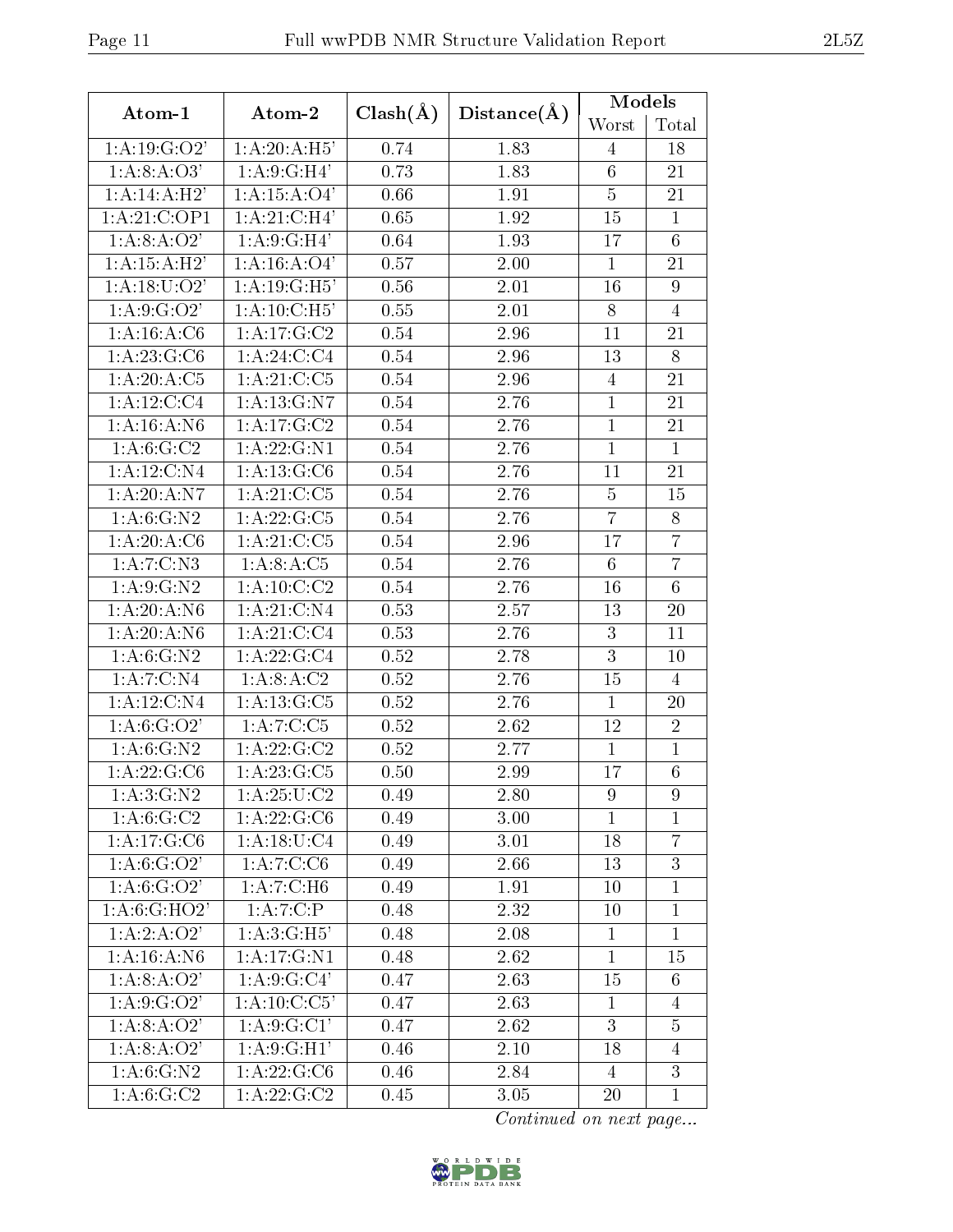| Atom-1                   | Atom-2           | $Clash(\AA)$      | Distance(A)       | Models          |                |
|--------------------------|------------------|-------------------|-------------------|-----------------|----------------|
|                          |                  |                   |                   | Worst           | Total          |
| 1:A:21:C:HO2'            | 1: A: 22: G:H8   | 0.45              | 1.54              | 10              | $\mathbf{1}$   |
| 1: A:6: G: C6            | 1: A:9: G:O6     | 0.44              | 2.70              | $\mathbf{1}$    | $\overline{2}$ |
| 1: A: 5: U: O4           | 1: A:6: G: C6    | 0.44              | 2.71              | $\overline{2}$  | $\overline{4}$ |
| 1: A:3: G:N2             | 1: A:25:U:O2     | 0.44              | 2.51              | $\overline{13}$ | $\overline{4}$ |
| 1: A:6: G:N2             | 1: A: 22: G: N3  | 0.44              | 2.65              | 20              | $\overline{1}$ |
| 1: A:8: A: N3            | 1:A:9:G:O2'      | 0.43              | 2.49              | 11              | $\overline{1}$ |
| 1: A: 7: C: O2           | 1: A:8: A: N7    | 0.43              | 2.51              | 12              | $\overline{1}$ |
| 1: A: 23: G: O6          | 1: A:24: C: N4   | 0.43              | 2.51              | 9               | $\mathbf{1}$   |
| 1: A:8:A:C2              | 1: A:10:C O4'    | 0.43              | 2.72              | 15              | $\overline{1}$ |
| 1: A:9: G:O2'            | 1: A:10: C:O4'   | 0.43              | 2.37              | 6               | $\overline{7}$ |
| 1: A: 18: U: O2'         | 1: A: 19: G: C5' | 0.43              | 2.67              | 18              | $\overline{1}$ |
| 1:A:6:GHO2'              | 1:A:7:C:H6       | 0.43              | 1.56              | 19              | $\overline{1}$ |
| $1:A:15:A:\overline{C6}$ | 1: A: 16: A: C2  | 0.43              | 3.06              | $\mathbf{1}$    | $\overline{2}$ |
| 1: A:8: A:O2'            | 1: A:9: G:O4'    | 0.43              | 2.37              | $\overline{8}$  | $\overline{7}$ |
| 1: A: 7: C: N3           | 1: A:8:A:C4      | 0.42              | 2.86              | 12              | $\mathbf{1}$   |
| 1: A: 22: G: O6          | 1: A: 23: G: C6  | 0.42              | 2.73              | 17              | $\overline{1}$ |
| 1:A:2:A:O2'              | 1: A:3: G: C5'   | 0.42              | 2.68              | $\mathbf{1}$    | $\mathbf{1}$   |
| 1: A:12:C:C4             | 1:A:13:G:C5      | $\overline{0.42}$ | $\overline{3.08}$ | 17              | 19             |
| 1: A:9: G:O2'            | 1: A:10: C:O5'   | 0.42              | 2.38              | 16              | $\mathbf{1}$   |
| 1: A: 19: G: O2'         | 1:A:20:A:C5'     | 0.42              | 2.67              | 13              | $\overline{1}$ |
| $1:A:\overline{7:C:O2'}$ | 1:A:8:A:OP1      | 0.42              | 2.37              | 16              | $\overline{2}$ |
| 1: A:23: G: C6           | 1: A:24: C: N4   | 0.41              | 2.88              | 9               | $\mathbf{1}$   |
| 1: A:7: C:C2             | 1: A:8:A:C5      | 0.41              | 3.09              | 12              | $\overline{1}$ |
| 1: A:9: G:O2'            | 1: A: 10: C: H6  | 0.41              | 1.99              | 6               | $\mathbf{1}$   |
| 1:A:20:A:N6              | 1:A:21:C:C5      | 0.40              | 2.88              | $\overline{3}$  | $\overline{1}$ |
| 1: A: 23: G: C5          | 1: A:24: C: C5   | 0.40              | 3.09              | 9               | $\overline{1}$ |

Continued from previous page...

# 5.2 Torsion angles (i)

# 5.2.1 Protein backbone (i)

There are no protein molecules in this entry.

## 5.2.2 Protein sidechains (i)

There are no protein molecules in this entry.

#### 5.2.3 RNA (i)

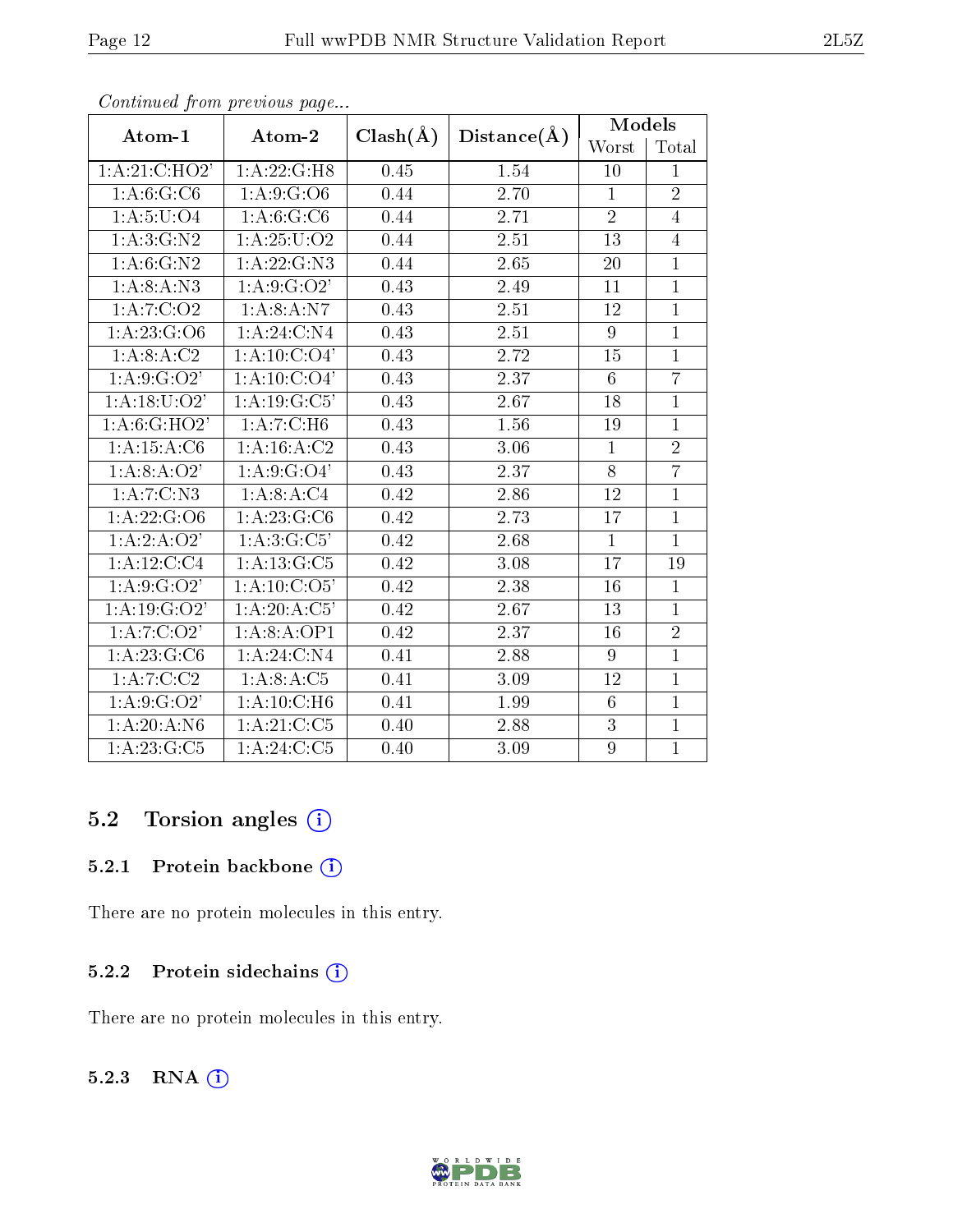| $\mid$ Mol $\mid$ Chain | Analysed         | Backbone Outliers   Pucker Outliers   Suiteness |                       |                 |
|-------------------------|------------------|-------------------------------------------------|-----------------------|-----------------|
|                         | $25/26$ (96\%)   | $3\pm1(12\pm2\%)$                               | $0\pm 0$ $(0\pm 0\%)$ | $0.36 \pm 0.02$ |
| Αll                     | $525/546$ (96\%) | 62 $(12\%)$                                     | $0(0\%)$              | 0.36            |

The overall RNA backbone suiteness is 0.36.

All unique RNA backbone outliers are listed below:

|  |  | Mol   Chain   Res   Type   Models (Total) |
|--|--|-------------------------------------------|
|  |  |                                           |
|  |  |                                           |
|  |  |                                           |
|  |  |                                           |
|  |  |                                           |

There are no RNA pucker outliers to report.

## 5.3 Non-standard residues in protein, DNA, RNA chains (i)

There are no non-standard protein/DNA/RNA residues in this entry.

#### 5.4 Carbohydrates (i)

There are no carbohydrates in this entry.

# 5.5 Ligand geometry  $(i)$

There are no ligands in this entry.

## 5.6 [O](https://www.wwpdb.org/validation/2017/NMRValidationReportHelp#nonstandard_residues_and_ligands)ther polymers (i)

There are no such molecules in this entry.

# 5.7 Polymer linkage issues (i)

There are no chain breaks in this entry.

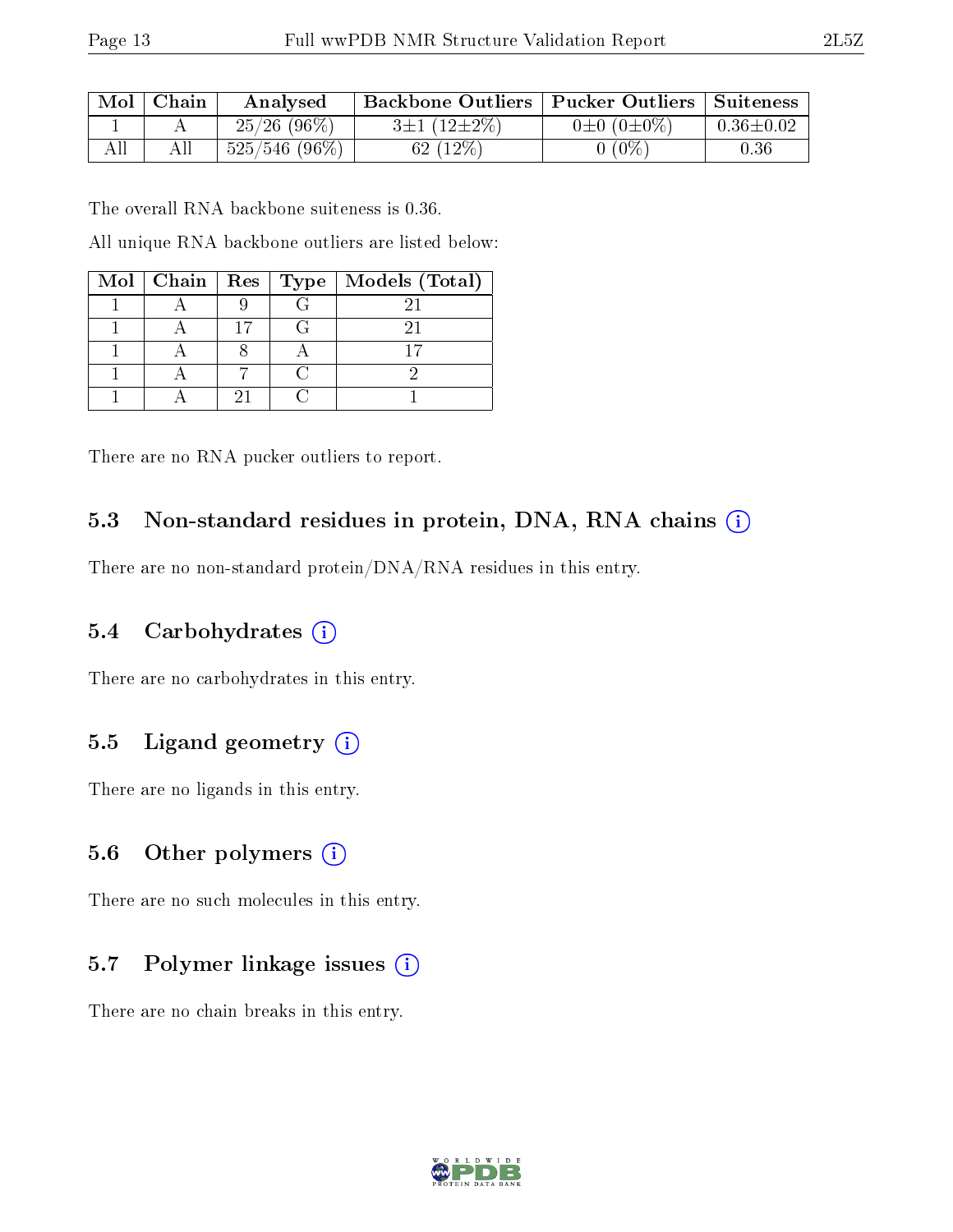# <span id="page-13-0"></span>6 Chemical shift validation  $\binom{1}{k}$

The completeness of assignment taking into account all chemical shift lists is 87% for the welldefined parts and  $87\%$  for the entire structure.

# 6.1 Chemical shift list 1

File name: input\_cs.cif

Chemical shift list name: assigned chem shift list 1

# 6.1.1 Bookkeeping (i)

The following table shows the results of parsing the chemical shift list and reports the number of nuclei with statistically unusual chemical shifts.

| Total number of shifts                  | 496 |
|-----------------------------------------|-----|
| Number of shifts mapped to atoms        | 496 |
| Number of unparsed shifts               |     |
| Number of shifts with mapping errors    |     |
| Number of shifts with mapping warnings  |     |
| Number of shift outliers (ShiftChecker) |     |

## 6.1.2 Chemical shift referencing  $(i)$

No chemical shift referencing corrections were calculated (not enough data).

## 6.1.3 Completeness of resonance assignments  $(i)$

The following table shows the completeness of the chemical shift assignments for the well-defined regions of the structure. The overall completeness is 87%, i.e. 452 atoms were assigned a chemical shift out of a possible 519. 0 out of 0 assigned methyl groups (LEU and VAL) were assigned stereospecifically.

|           | Total             | $\mathbf{H}$ | $^{13}$ C    | 15N        |
|-----------|-------------------|--------------|--------------|------------|
| Backbone  | $0/0$ (-%)        | $0/0$ (-%)   | $0/0$ (-%)   | $0/0$ (-%, |
| Sidechain | $0/0$ (-%)        | $0/0$ (-%)   | $0/0$ (-%)   | $0/0$ (-%) |
| Aromatic  | $0/0$ (-%)        | $0/0$ (-%)   | $0/0$ (-%)   | $-$ %      |
| Overall   | $452/519$ $(87%)$ | 229/289(79%) | 170/173(98%) | 53/57(93%) |

The following table shows the completeness of the chemical shift assignments for the full structure. The overall completeness is 87%, i.e. 452 atoms were assigned a chemical shift out of a possible 519. 0 out of 0 assigned methyl groups (LEU and VAL) were assigned stereospecifically.